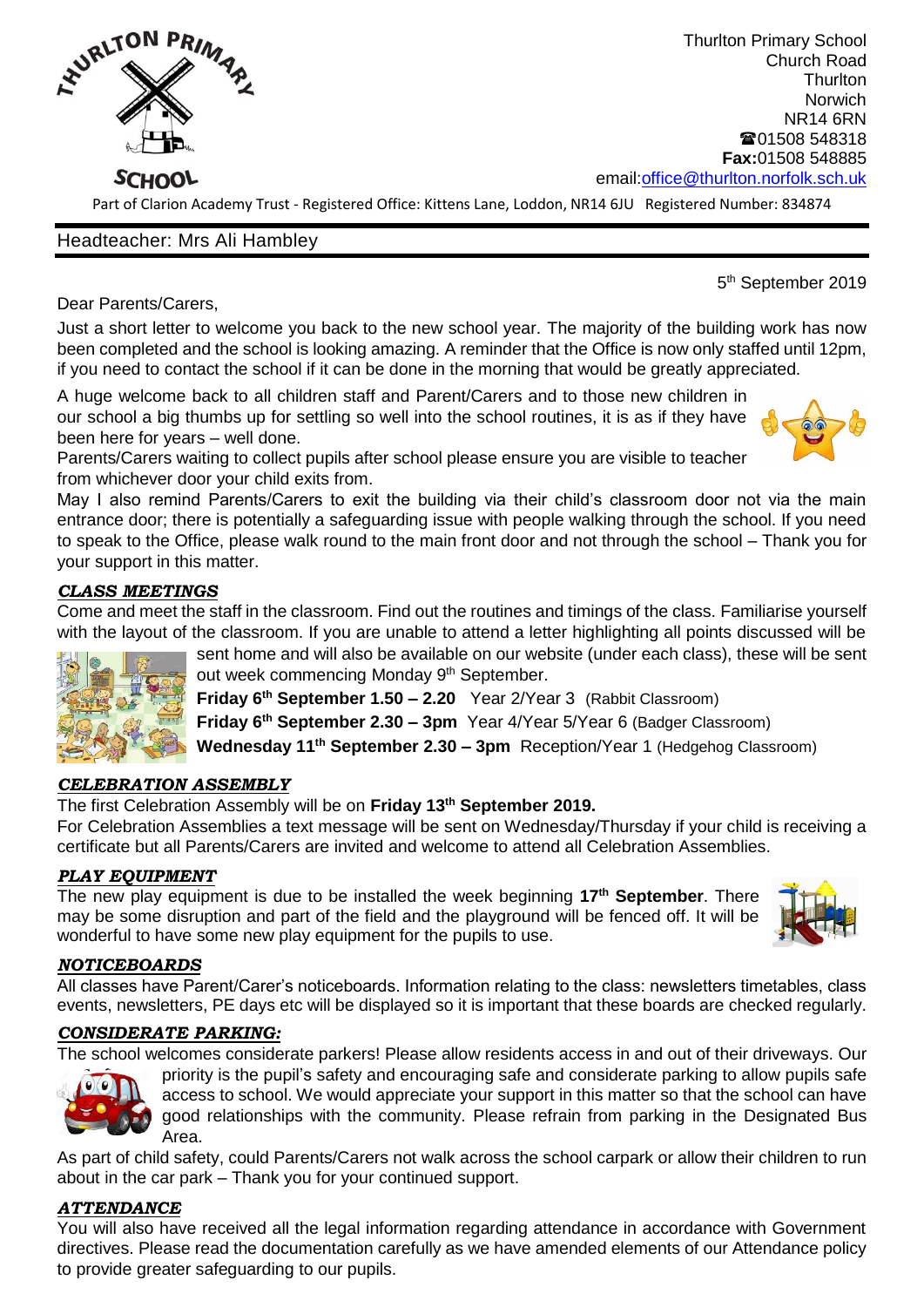### *RELEVANT INFORMATION FORMS*

The data information we hold regarding your child/ren have been sent home. Please ensure that all details on the form are correct. If changes need to be made, please amend on the sheet and return to the Office as soon as possible. If no changes need to be made, please initial and date the form and again return to the Office as soon as possible.



If you have asked someone else to collect your child from school, please ensure you inform the

Office – safeguarding your child is paramount to the school and they will not be allowed to be taken by someone else unless we have your permission.

Please ensure the Data Protection form and photo/social media consent forms are completed and returned to school as soon as possible.

### *HANDWRITING*

A Handwriting Guidance (letter formation) has been sent out this week. If you need any clarification with formation or joins please see your child's class teacher

#### *SUBJECT CO-ORDINATORS*

If you have any questions or queries on the curriculum please make an appointment to see the subject Coordinator who will be happy to discuss any queries you may have.

| Designated Safeguarding Lead               | Miss Davison |
|--------------------------------------------|--------------|
| Alternate Designated Safeguarding Lead     | Mrs Hambley  |
| <b>SENDCo</b>                              | Mrs Hambley  |
| <b>EYFS Co-ordinator</b>                   | Miss Davison |
| Assessment                                 | Mrs Hambley  |
| <b>Literacy Co-ordinator</b>               | Miss Davison |
| <b>Numeracy Co-ordinator</b>               | Miss Waring  |
| <b>ICT Co-ordinator</b>                    | Miss Waring  |
| Science                                    | Miss Davison |
| <b>Humanities</b>                          | Miss Waring  |
| Creative (Art, Technology)                 | Miss Waring  |
| РE                                         | Miss Waring  |
| <b>PSHE/RE/British Values Co-ordinator</b> | Miss Davison |
| Modern Foreign Languages Co-ordinator      | Miss Waring  |

## *JEANS FOR GENES DAY – THURSDAY 19TH SEPTEMBER*

WEAR 6 We will be taking part in this year's **Jeans for Genes Day on Thursday 19th September**. One **JEANS** in 25 children has a genetic disorder that makes their life very difficult, which is one in every CHANGE class. Simply by wearing our jeans and donating, we will change the lives of these children. All pupils and staff are invited to wear their jeans on **Thursday 19th September**. We would like everyone to take part so please send your child into school on the day wearing their jeans and with a  $£1$ donation. Jeans for Genes Day have a series of 5-minute films to explain how your child's donation will make a difference. Each film introduces some amazing children living with genetic disorders, sharing first-hand what life is like with their condition. Please visit **jeansforgenes.org/schools** for more information and to view these films. If you would like to find out more about how our support will help, please visit their website at **jeansforgenes.org**

## *MCMILLIAN COFFEE "AFTERNOON" – MONDAY 7th OCTOBER 2019 - 2PM*

We will be taking part in this year's **World's Biggest Coffee morning 2019** though ours will be in the afternoon. More details to follow.



Thank you for your continued support to the school and please remember my door is always open.

Ms Handley

Mrs Hambley Headteacher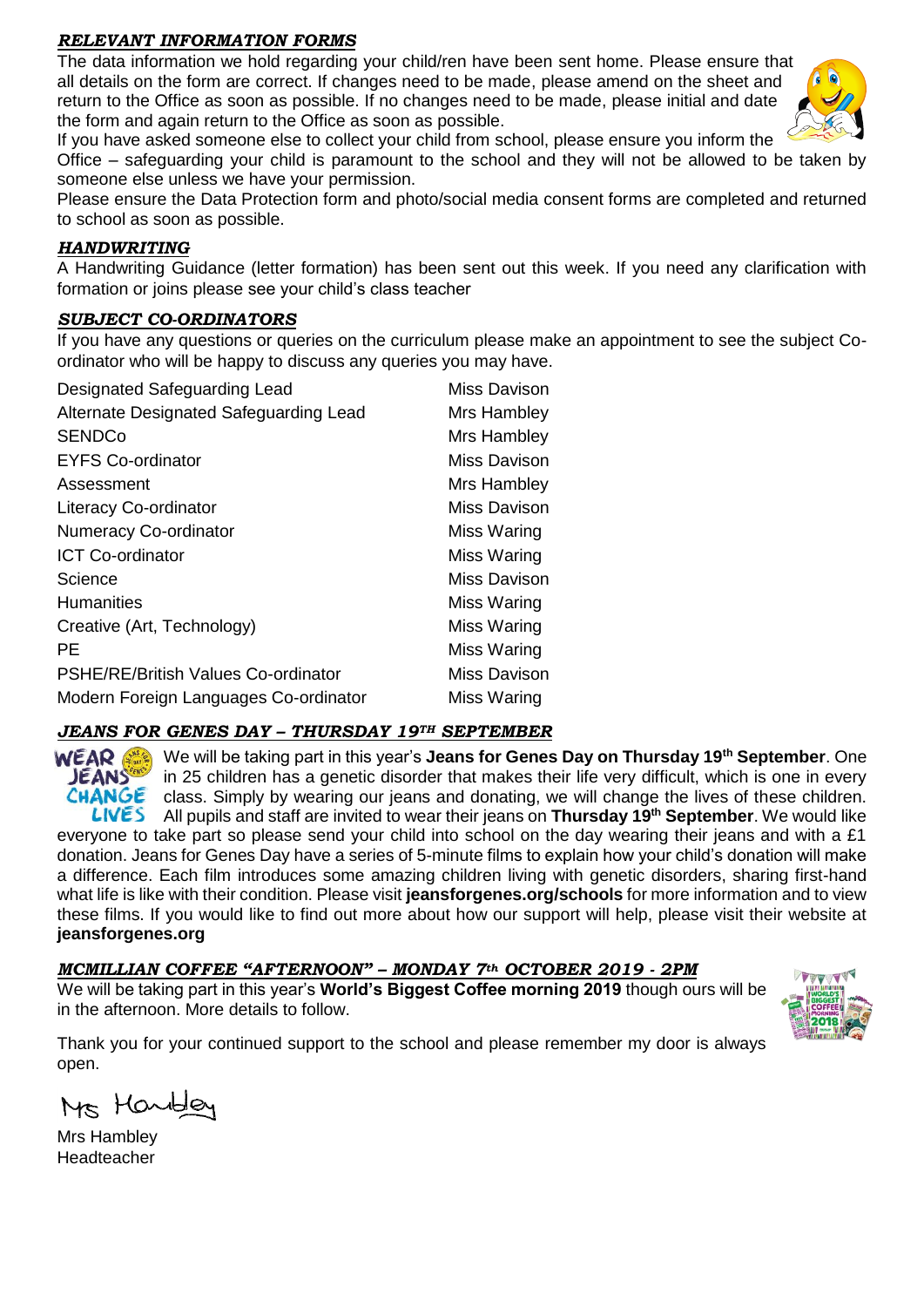# *DATES/EVENTS FOR THE DIARY*

There will be other dates added throughout the year but these are the ones already in the diary, many will have additional information to follow but I know several Parents/Carers have to book time off in order to attend events.

| <b>AUTUMN TERM</b>                                                                                                                                                           |
|------------------------------------------------------------------------------------------------------------------------------------------------------------------------------|
| Fri 13 <sup>th</sup> Sept - Celebration Assembly.                                                                                                                            |
| <b>Thursday 19th Sept</b> $-$ Jeans for Genes Day<br>Thurs 3 <sup>rd</sup> Oct – Autumn Census meal                                                                          |
|                                                                                                                                                                              |
| Mon 7 <sup>th</sup> Oct 2pm - McMillian Coffee Afternoon                                                                                                                     |
| Wed $9th$ Oct - Open Morning $9am - 11am$ .                                                                                                                                  |
| <b>Week Beg 14th Oct</b> $-$ Harvest Festival date to be confirmed                                                                                                           |
| Mon 14 <sup>th</sup> Oct - Parent/Carer Evening 3.20 - 6.20pm (with short written report)                                                                                    |
| Wed 16 <sup>th</sup> Oct - Parent/Carer Evening $3.20 - 5.20$ pm (with short written report)<br>Sign up sheets will be in classrooms 8.45am Thurs 3rd October                |
| Thurs 17 <sup>th</sup> Oct - 2.30pm - Games Afternoon                                                                                                                        |
| Fri 18 <sup>th</sup> Oct - 100% attendance certificates (No text messages are sent)<br>3.15pm - End of half term                                                             |
| Mon 28 <sup>th</sup> Oct - 8.45am School resumes for the Autumn 2 <sup>nd</sup> half term                                                                                    |
| Tues 19 <sup>th</sup> Nov - Open Morning 9am - 11am.                                                                                                                         |
| Thurs 20 <sup>th</sup> Nov - Photographs - Individual and siblings                                                                                                           |
| Tues 10 <sup>th</sup> Dec - 9.30am Christmas Performance                                                                                                                     |
| Wed 11 <sup>th</sup> Dec - 1.30pm Christmas Performance                                                                                                                      |
| Mon 16 <sup>th</sup> Dec - Come Look & Share 2.30pm                                                                                                                          |
| Reports to Parents/Carers (No Parents/Carers Evening)                                                                                                                        |
| Wed 18 <sup>th</sup> Dec - 100% attendance certificates                                                                                                                      |
| 3.15pm - End of Autumn term                                                                                                                                                  |
| <u>SPRING TERM</u><br>Mon 6 <sup>th</sup> Jan - 8.45am School resumes for start of the Spring Term.                                                                          |
| Thurs 16 <sup>th</sup> Jan - Spring Census meal                                                                                                                              |
| Tues 11 <sup>th</sup> Feb - Badger Class assembly                                                                                                                            |
| Come Look and Share 2.30pm                                                                                                                                                   |
| Wed 12 <sup>th</sup> Feb - Rabbit Class assembly                                                                                                                             |
| Thurs 13 <sup>th</sup> Feb - Hedgehog Class assembly                                                                                                                         |
| Friday 14 <sup>th</sup> Feb - 100% attendance certificates (No text messages are sent)<br>Reports to Parents/Carers (No Parents/Carers Evening)<br>3.15pm - End of half term |
| Mon 24 <sup>th</sup> Feb - 8.45am School resumes for the Spring 2 <sup>nd</sup> half term                                                                                    |
| Tues 24 <sup>th</sup> Mar - Rabbit Class assembly                                                                                                                            |
| <b>Tues 24th Mar</b> - Parent/Carer Evening $3.20 - 5.20$ pm (with no written report)<br>Sign up sheets will be in classrooms 8.45am Thurs 12 <sup>th</sup> March            |
| Wed 25 <sup>th</sup> Mar - Hedgehog Class assembly                                                                                                                           |
| Thurs 26 <sup>th</sup> Mar - Badger Class assembly                                                                                                                           |
| Thurs 26 <sup>th</sup> Mar - Parent/Carer Evening 3.20 - 6.20pm (with no written Report)<br>Sign up sheets will be in classrooms 8.45am Thurs 12 <sup>tht</sup> March        |
| Mon 30 <sup>th</sup> Mar - 2.20pm Games Afternoon                                                                                                                            |
| <b>Wed 1<sup>st</sup> April</b> $-$ 100% Attendance certificates (No text messages are sent)                                                                                 |
| 3.15pm - End of Spring term                                                                                                                                                  |
| <u>SUMMER TERM</u>                                                                                                                                                           |
| Mon 20 <sup>th</sup> April - 8.45am School resumes for start of the Summer Term.                                                                                             |
| Thurs 21 <sup>st</sup> May - 2.30pm - Come Look & Share                                                                                                                      |



**Friday 22<sup>nd</sup> May** - 100% attendance certificates (No text messages are sent) **There will be no class assemblies at the end of the Summer 1st half term due to KS1 and KS2 SAT's.**